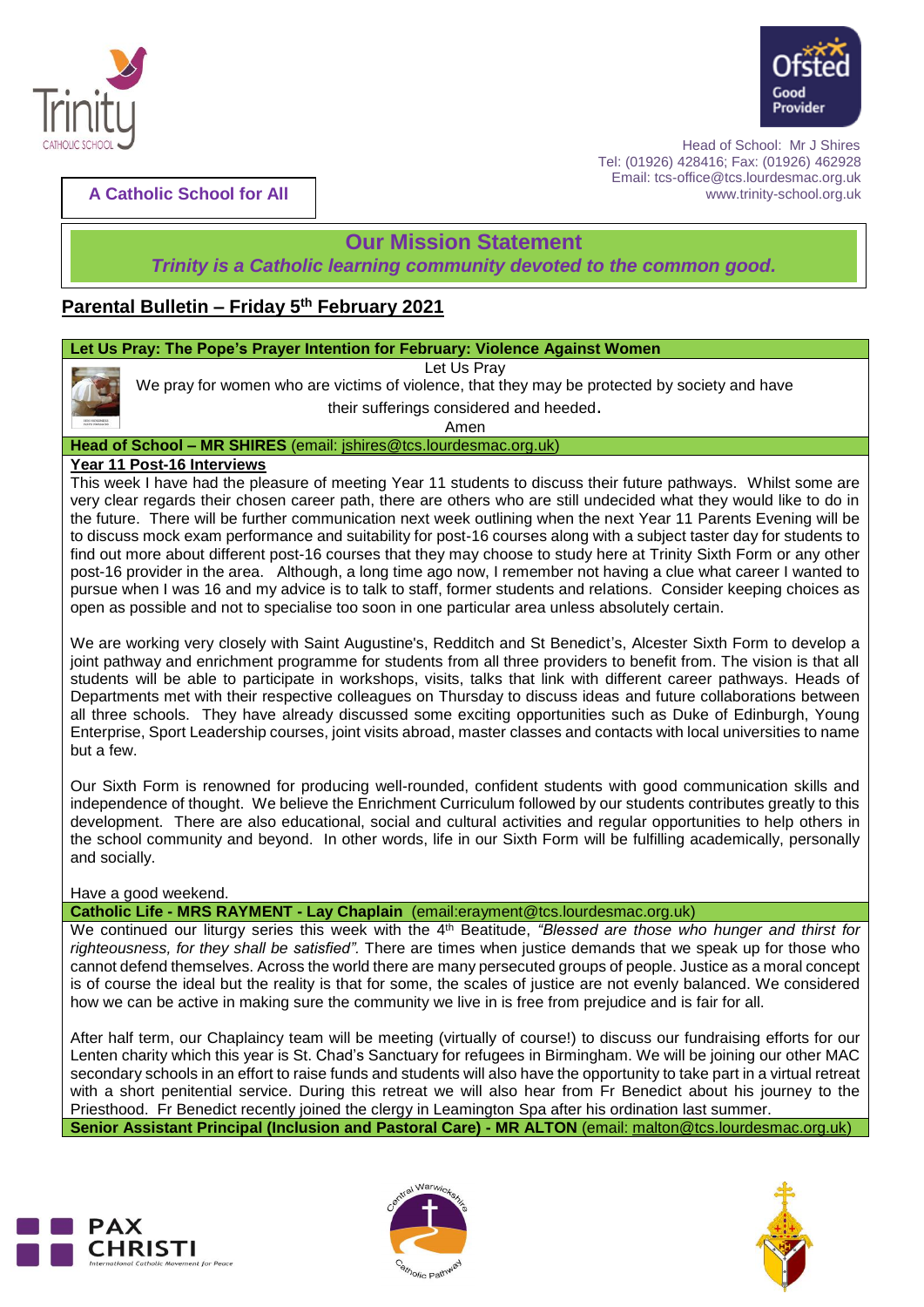### **Safeguarding**

Warwickshire Family Information Service - In the latest FIS newsletter you will find information on Mental Health awareness initiatives and links to local mental health services, Early Help support services, Safer Internet Day along with a number of links for support services associated with special educational needs in children and young people. You can access the newsletter by following this link: [https://us5.campaign](https://us5.campaign-archive.com/?u=a24b439ef7022ae0d86f9ca6e&id=4326c956dd)[archive.com/?u=a24b439ef7022ae0d86f9ca6e&id=4326c956dd](https://us5.campaign-archive.com/?u=a24b439ef7022ae0d86f9ca6e&id=4326c956dd)

What parents need to know about WeChat - WeChat is an all-in-one communications app for free text messaging, voice and video calls, photo sharing and games. Additionally, through "mini-programs" (apps integrated into the main WeChat platform), it becomes a one-stop shop by allowing users to do things like send payments, make purchases or book taxis, flights and hotels. Headquartered in Shenzhen, China, WeChat is one of the world's most popular social media downloads, with around 980 million active users. In the attached guide, you'll find tips on a number of potential risks such as adult content, strangers and drug dealing

# **Expectations for Live Registration and Live Lessons**

We'd like to again express our thanks to all parents who have endeavoured to ensure that all our students are getting the most out of our live registrations and lessons. Now that we have over 93% of our students up and online at 9am each morning, it is now important to outline the next steps.

- Attendance at every online lesson this is the basic expectation for all students. While parents will receive a phonecall if their child is not on registration, we must outline that this is merely the start of their learning for the day. The vast majority of your child's timetable is covered by live lessons and as such, your child must be attending all of these lessons. Where there is a concern regarding absence from lessons, a C3 will be applied.
- Completion and submission of Assignments this again is a basic expectation. It is likely that your child has an assignment to complete for every lesson that is on. Time is given during the live lesson to complete this assignment and it should be submitted during the lesson or in some cases the same day. Again, where there is a concern regarding completion of these assignments, a sanction will be applied at C1 or C2 level.
- Rewards for Assignments our teaching staff are strongly encouraged to award Achievement Points for high quality assignments that are completed. It is of vital importance that your child receives the praise that they deserve.

## **MRS HAYDEN – Assistant Principal** (email: dhayden@tcs.lourdesmac.org.uk)

### **Feedback**

During this period of remote learning staff will continue to follow strategies outlined in the school's feedback guidance. Feedback can take a number of different forms, verbal, whole class (formative written feedback), peer and self-assessment. All teachers will use a combination of these strategies when teaching face to face or remotely. Educational research highlights the impact of instant 'live' feedback on student progress. Despite the current circumstances, staff will continue to provide 'instant feedback' to students through questioning, modelling, self-assessment and self-marking platforms for retrieval activities. For formal assessments completed by students, whole class feedback will continue to be used, as this is a strategy that all students are familiar with.

**Word of the Week – Week Beginning: 8th February 2021**



### *Week beginning: 8th February 2021: QUIZ 4 - WORD OF THE WEEK*

### **Key Dates: 4 th January to 1st April 2021 (Spring Term)**

*February Half Term: Monday 15th to Friday 19th February 2021*

# **Free School Meals Information**

Please note that since academisation our email addresses have changed. To reply to communication and/or for further support, please do not hesitate to contact Mr Marr on [smarr@tcs.lourdesmac.org.uk.](mailto:smarr@tcs.lourdesmac.org.uk)

### **To check eligibility for Free School Meals:**

<https://www.warwickshire.gov.uk/education-learning/apply-free-school-meals>

### **Further support:**

If you urgently need support, please contact Mr Marr via email: [smarr@tcs.lourdesmac.org.uk.](mailto:smarr@tcs.lourdesmac.org.uk)

Please check any emails sent by Mr Marr about Free School Meals and contact reception to update any contact numbers or email addresses.

#### **Helen Arkell Dyslexia Charity**

At Helen Arkell Dyslexia Charity, we have been granted a sum of money by National Lottery Awards for All so that we can offer free places on our HELP Parents Course. The courses help parents of children with dyslexia to support them at home with reading, spelling, maths and study skills. There are six online 1.5 hour sessions with support





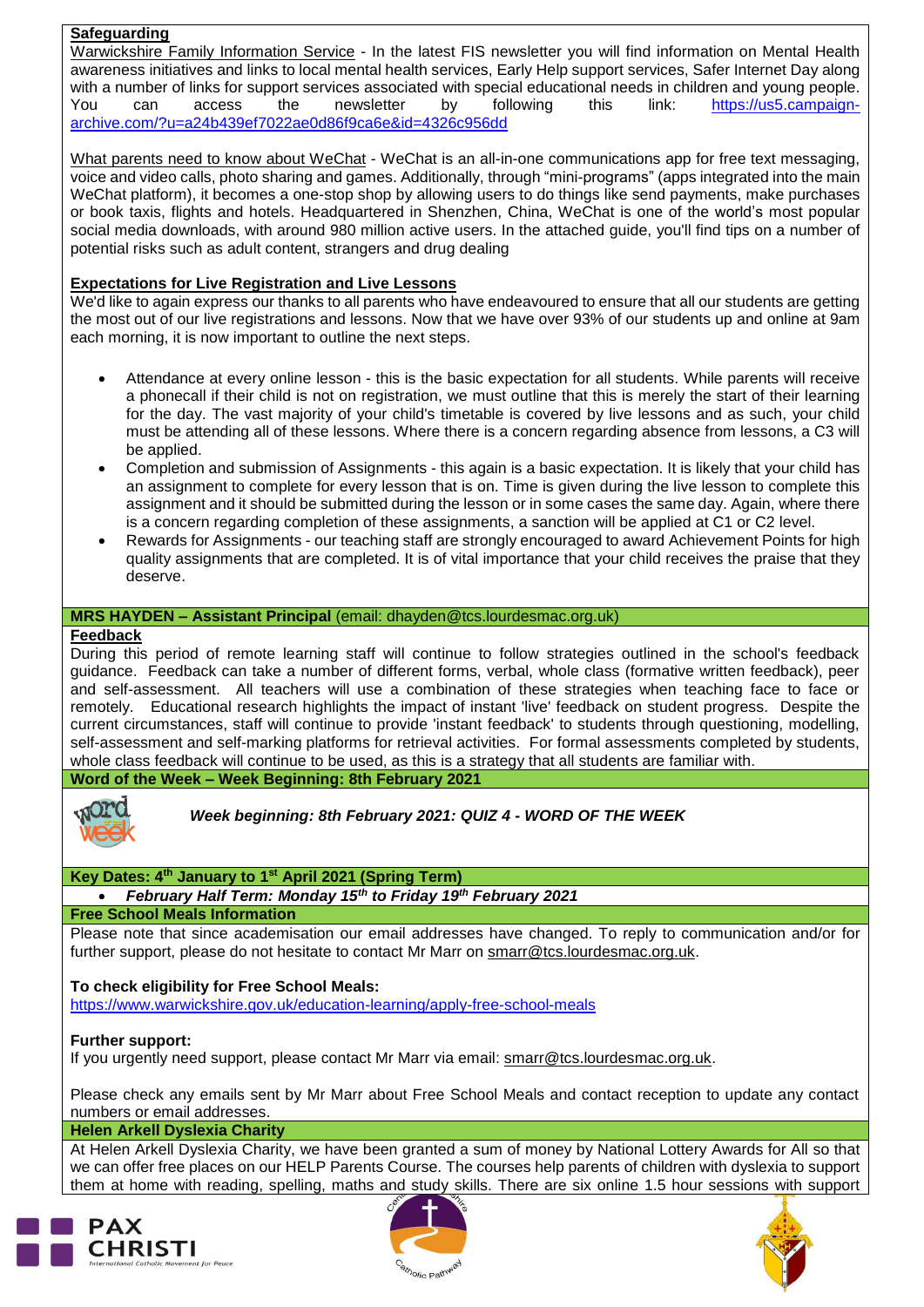slides and recordings available if the parent cannot attend live. This is especially helpful while lots of children are doing their lessons at home.

Course and details are here: <https://www.helenarkell.org.uk/news/new-dates-help-course-for-parents-online.php> **Head of Year 7 - MR PETTLE** (email: [mpettle@tcs.lourdesmac.org.uk\)](mailto:mpettle@tcs.lourdesmac.org.uk)

Lockdown is a curious thing.

The concept of time becomes different. I am forever questioning what day/week/month or year is this?! Social interactions change. For years, parents and teachers have bemoaned the amount of time that young people spend in front of screens, but now it has become a way of life.

The way that we demonstrate a caring nature has changed. Historically we would show someone we cared through time spent with them, but now we show that we care by keeping our distance.

The one thing that has not changed throughout this pandemic is the admiration that I have for the young people that are part of the *Trinity Catholic School* community. Remote learning is not the ideal vision that anyone would have for the education system, but for now it is the necessary device through which to keep our community safe. Year 7 have continually impressed me with their approach to this new way of teaching and learning: engaging with live lessons, developing their subject knowledge and understanding, and demonstrating the same level of work ethic that they would if they were in the classroom. On a number of occasions this week, Year 7 as a cohort have achieved 100% attendance; a phenomenal achievement, and testament to the commitment and dedication demonstrated by our Year 7 students, and you their parents and caregivers.

As we settle into this new way of learning, I must remind the students that consistency is the key to success. Consistently accessing their live lessons is not just an expectation, but a requirement to supporting their learning. Consistently submitting the work that has been requested by teachers will ensure that they stay on top of a reasonable workload without falling behind. And consistently upholding high standards will ensure that our students are constantly achieving their full potential (this includes asking for help when help is needed, taking pride in their learning, and not becoming distracted by unrelated "chats" during their live lessons).

As the American politician Brad Henry once said: *"Believe in yourself, and the rest will fall into place. Have faith in your own abilities, work hard, and there is nothing you cannot accomplish."*

**Head of Year 8 - MR DEMPSEY** (email: [pdempsey@tcs.lourdesmac.org.uk\)](mailto:pdempsey@tcs.lourdesmac.org.uk)

We are heading towards the half term and what a half term it has been! In all my years at Trinity I have not seen such a transformative seven weeks. Our school prayer has the values of resilience and aspiration at its heart and our Year 8 live these values every day. They have settled into online learning with confidence and commitment. Each day has seen attendance improve and many difficulties overcome. The skills our youngsters have developed will serve them well in coming years.

Last week was the first live Liturgy with Year 8 and it was a delight to welcome the whole Year group to our collective worship. Our Liturgy was focussed on Truth and Justice and I used this opportunity to look at the fights for justice in society with particularly emphasis on the fights for civil rights and equality in the United States highlighted by the challenges faced by Martin Luther King and Rosa Parks. This was accompanied by the beautiful and moving song by Sam Cooke 'A Change is Gonna Come'.

With this in mind I would like to share this by Dr King:

"Darkness cannot drive out darkness; only light can do that. Hate cannot drive out hate; only love can do that." ~ **Martin Luther King**, Jr.

Take care and stay safe.

### **Head of Year 9 - MR MUSSON** (email: [emusson@tcs.lourdesmac.org.uk\)](mailto:emusson@tcs.lourdesmac.org.uk)

We hope that you are all safe and well. Engagement during home learning is vital for students to continue to improve their subject knowledge across their wide and varied curriculum. Students should be opening the 'calendar' section of MS Teams each morning by 9am to access their usual timetabled form time and lesson work. Some students are accessing lessons via the 'Posts' section instead, often clicking 'Join' on the most recent post, which is often the correct subject, but the incorrect lesson in the timetable. To avoid this problem, please ensure that classes are always accessed via the 'calendar' section only. Trinity staff are currently in the process of rewarding and sanctioning students based on their engagement in class. Teachers require evidence of work. Therefore, please always ensure that assignments are handed in using the 'Assignments' tab within the relevant Team. Without evidence it is assumed that work has not been attempted/completed.

The options process is due to begin shortly after half term (date to be confirmed). The options process was scheduled to be communicated to students during a PSHE&C day. Depending on the length of the lockdown, this options lesson may be delivered via home learning. Usual process includes parents being invited to an options information event





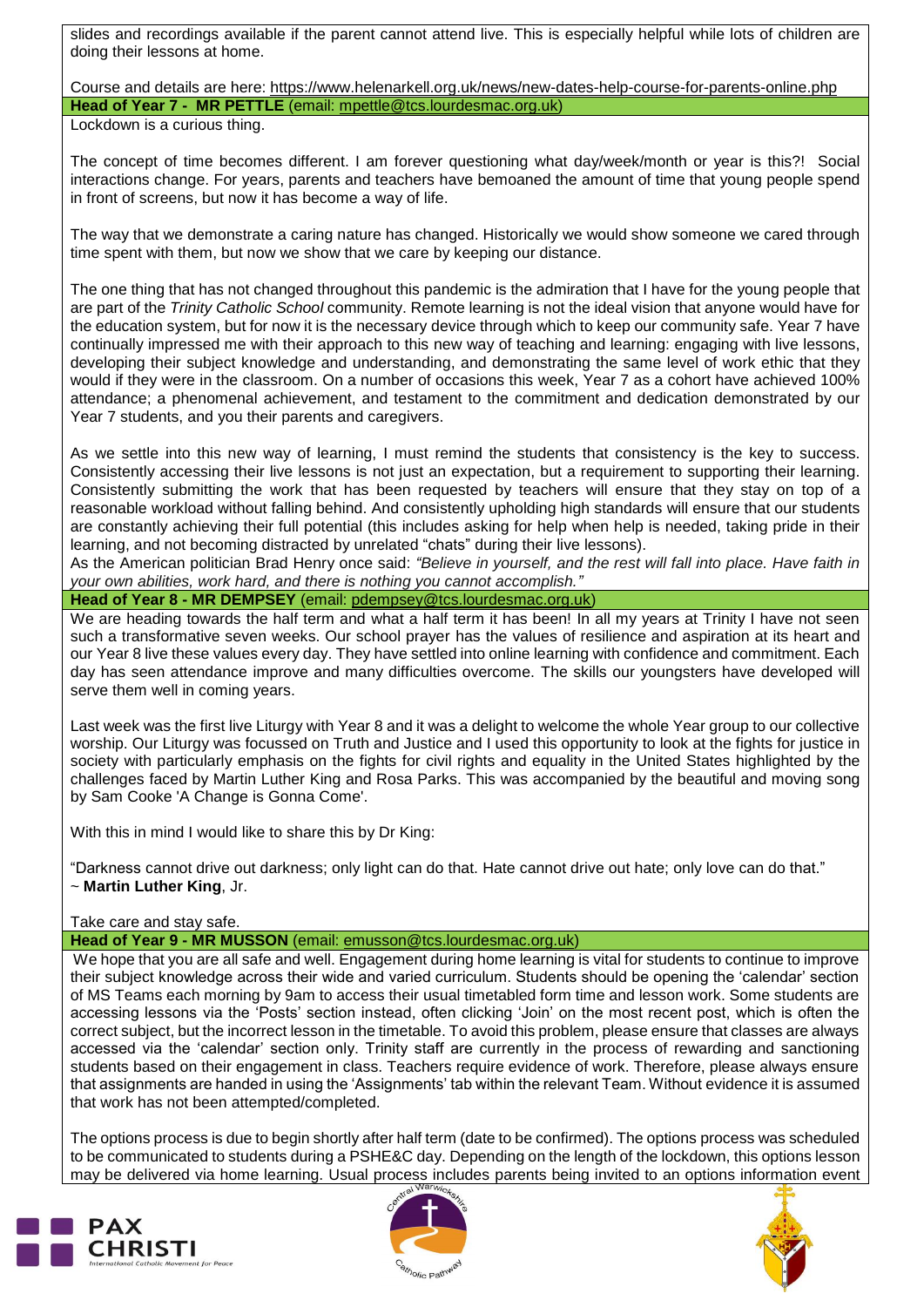that coincides with the Year 9 Parents' Evening; an alternative to this process will be decided upon over the coming weeks.

Thank you for your patience.

**Head of Year 10 - MR WILLIS** (email: [awillis@tcs.lourdesmac.org.uk\)](mailto:awillis@tcs.lourdesmac.org.uk)

The author Charles Glassman stated that 'kindness begins with the understanding that we all struggle'. That is difficult to keep in mind as I write this at home with 3 children home schooling, a wife trying to work from home and substandard internet connection. This was also evident as I walked my dog this week and witnessed a man berating another man for standing on a path and attempting to take photographs of a Kingfisher as the other was trying to get past. Our current predicament has made kindness difficult at times, but its need has never been more vital. Kindness is something that we try to instil in our students through our teachings of our virtue and values but living and acting how we want our young people to behave is most often the most powerful teaching tool.

Thank you for your kind words regarding our remote education provision. Teachers are doing their utmost to provide the best education possible at this time, and your understanding and support is valued. We are now down to the last few technical issues in the year group. If your child's lessons do not show on their calendar, please ask them to check their Assignments for their timetabled lesson and any Edulink correspondence. In some instances, students have had to click on the ellipses (3 dots) of the relevant team and 'upload to calendar' to see their full quota of scheduled meetings/lessons. Your child should have work for every lesson, regardless of whether this is 'live' or not. Your resilience in working through any barriers and ensuring that your child has access to everything available to them is very much appreciated.

**Head of Year 11 - MR MARR** (email: [smarr@tcs.lourdesmac.org.uk\)](mailto:smarr@tcs.lourdesmac.org.uk)

## **Year 11**

I sent the liturgy to Year 11 students this morning and it formed part of the liturgy last week, Gospel values, Truth and Justice. Last week we looked at the Beatitudes with a focus on humility and gentleness. This week we are looking at the values of justice and truth, with our focus being on those who cannot defend themselves or who are persecuted for their faith or way of life. The 4th Beatitude of truth and justice, *"Blessed are those who hunger and thirst for righteousness, for they shall be satisfied".* There are times when justice demands that we speak up for those who cannot defend themselves.

Across the world there are many persecuted groups of people. These may include people who are from:

- Different social or economic backgrounds
- Different ethnicity, religions or cultures
- Different sexuality or gender
- Different political beliefs

The key point here is that 'different' is often seen as a negative thing. If we were all the same, then the world would be a boring place, thankfully it isn't and we should be able to treat people equally. At the end of the liturgy, I asked students to reflect on a number of questions, but one in particular, "Why do you think some people are afraid of being, or being seen as, different?"

### **Post-16 Information**

I know that some Year 11 students have already had their 1:1 Careers Guidance Meeting and post-16 interviews, but the rest of you will start to see these events in your MS Teams calendar. The Senior Leadership Team are part way through their meetings and this will all have taken place before Friday 12 th February 2021. Please remind your child, as we have done so, that this is a discussion and not an interview. Your child will receive notification of the meeting time via MS Teams. Please note, to comply with safeguarding, your child must not have their camera on for the meeting.

# **Trinity Sixth Form**

Students have asked about extending the application process for the sixth form and I am pleased to say that we have. Whilst we make changes to the website, application forms are available from the contacts below: Mr Marr – [smarr@tcs.lourdesmac.org.uk;](mailto:smarr@tcs.lourdesmac.org.uk) Mrs La Spisa – [mlaspisa@tcs.lourdesmac.org.uk](mailto:mlaspisa@tcs.lourdesmac.org.uk)

If you have any questions please do not hesitate to contact me.

### **MS Teams Registration and Engagement**

Thank you for your support with live registration and live lessons. On Thursday 28<sup>th</sup> January 2021, we had 89% of Year 11 students registering with their tutor. We have seen a marked improvement in attendance and engagement, so I would like to thank you for your hard work in supporting us.

### **Year 11 IT Information**

If you are having issues with your email and password, please remember to raise this with IT Lourdes. Lourdes IT help desk contact details: